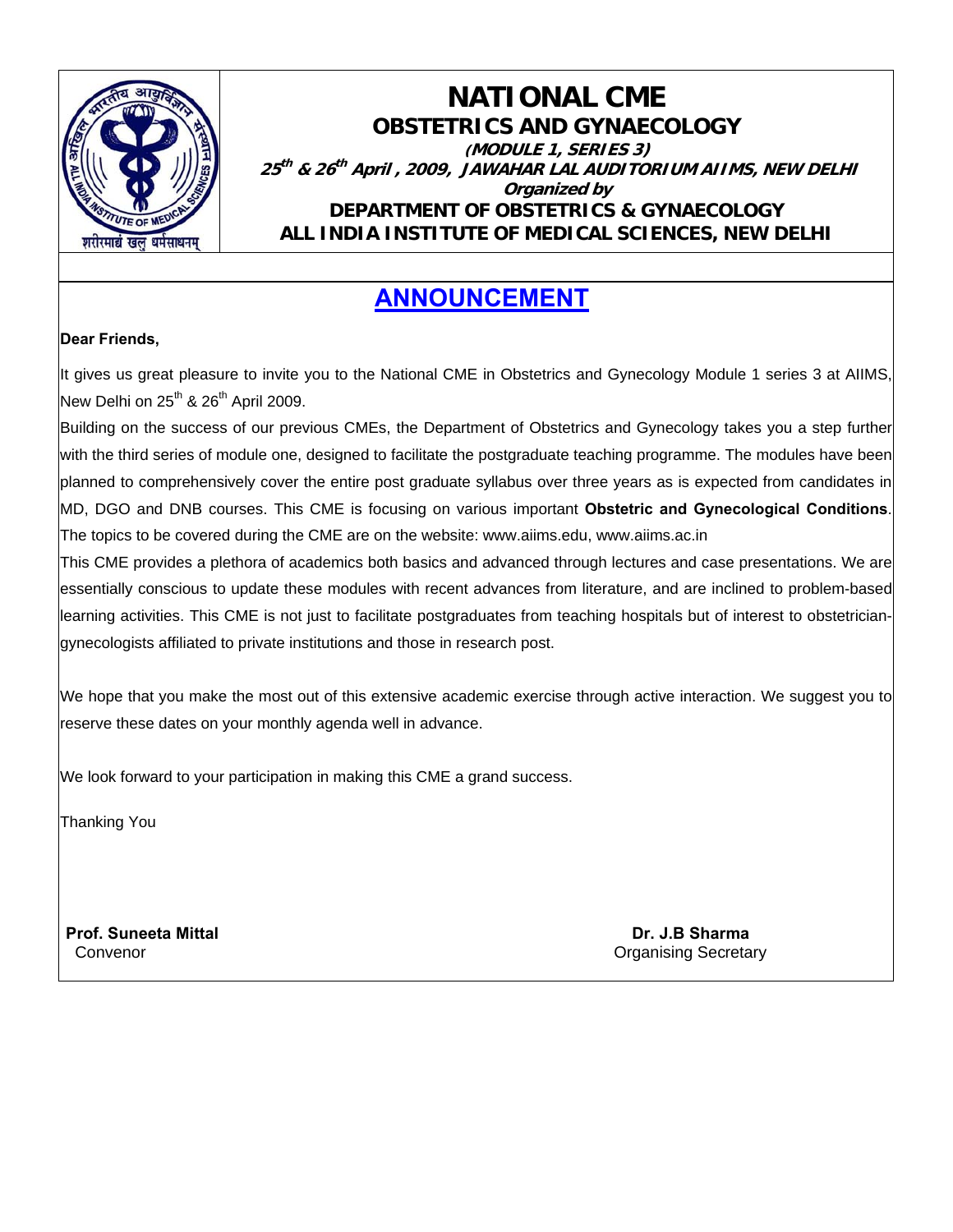

### **NATIONAL CME OBSTETRICS AND GYNAECOLOGY (MODULE 1, SERIES 3) <sup>25</sup>th & 26th April , 2009, JAWAHAR LAL AUDITORIUM AIIMS, NEW DELHI Organized by DEPARTMENT OF OBSTETRICS & GYNAECOLOGY ALL INDIA INSTITUTE OF MEDICAL SCIENCES, NEW DELHI**

## **ORGANISING COMMITTEE**

**CONVENOR**

Prof. Suneeta Mittal Tel. 26593378

**Org. Secretary**

Dr. J.B. Sharma Tel. 26589665

**Treasurer**

Dr. Neena Malhotra Tel. 26593361

#### **Executive Members**

Prof. Deepika Deka Dr. K.K.Roy Dr. Vatsla Dadhwal Dr. Nutan Agarwal Dr. Neeta Singh Dr. Pradeep Garg Dr. Rohini Sehgal Dr. V.L.Jindal Dr. K Pushpalatha

Prof. Alka Kriplani **Prof. Sunesh Kumar**<br>Prof. Deepika Deka **Prof. Neeria Bhatla** Dr. Nupur Gupta **Dr. Anupama Bahadur** Dr. Sumanna G. Dr. Meenakshi Shankar

#### **Registration procedure:**

 You may register in advance for all six modules or for each module separately. Kindly send a bank draft in favour of "National CME in Obst/Gynae: payable at New Delhi (please note that unregistered participants will not be allowed inside the hall).

 Students will have to arrange for their, own travel and accommodation. Many safe hotels, guest houses, etc are available near AIIMS at reasonable rates.

#### **Send registration form to Secretariat:**

The Organising Secretary Room No. 3082,, 3<sup>rd</sup> Floor, Teaching Block Dept. of Obstetrics and Gynaecology All India Institute of Medical Sciences Ansari Nagar, New Delhi-110029

**For further information about any module:**

website: www.aiims.edu www.aiims.ac.in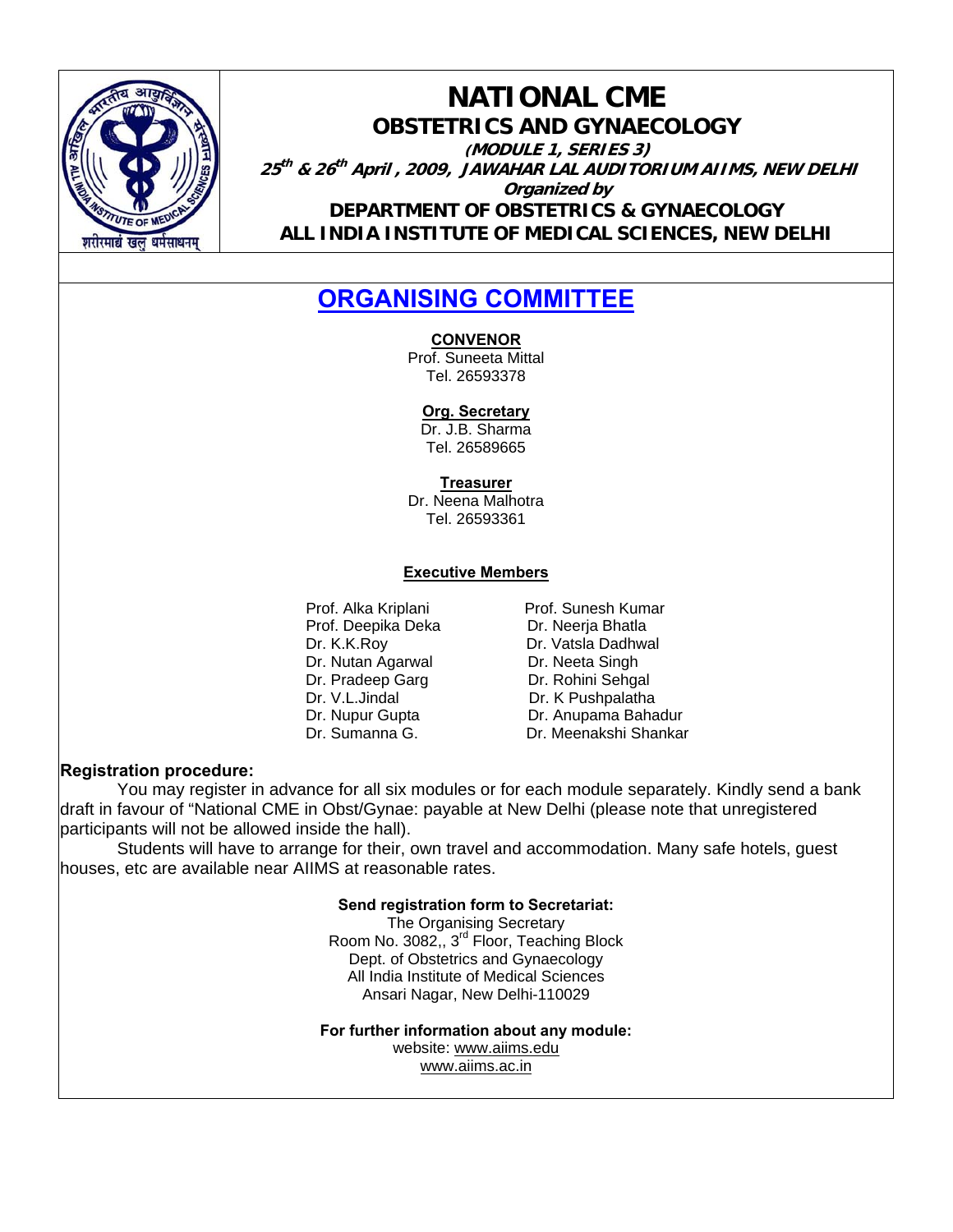

**NATIONAL CME OBSTETRICS AND GYNAECOLOGY (MODULE 1, SERIES 3) <sup>25</sup>th & 26th April , 2009, JAWAHAR LAL AUDITORIUM AIIMS, NEW DELHI Organized by DEPARTMENT OF OBSTETRICS & GYNAECOLOGY ALL INDIA INSTITUTE OF MEDICAL SCIENCES, NEW DELHI**

## **SCIENTIFIC PROGRAMME**

### **DAY 1 (Saturday, 25th April, 2009)**

- 08.30 -9.00AM Registration
- 09.00-9.45 AM Medications During Pregnancy and Teratogens Dr. Neeta Singh**(AIIMS)**
- 09.45-10.30 AM Antepartum Fetal Monitoring Dr. Renu Mishra **(Mool Chand Hospital)**
- **10.30-11.00 AM TEA**
- 11.00-11.45 AM Intrauterine Growth Restriction Dr. K. K Roy **(AIIMS)**
- 11.45 AM-12.30 PM Obesity in Obstetrics and Gynaecology Dr. Sunita Malik **(Safdarjang Hospital)**
- 12.30-1.15 PMPractice of Evidence Based Medicine. Concept of WHO RHL Prof. S. Mittal **(AIIMS)**
- **01.15- 2.00 PM LUNCH**
- 02.00-02.45 PM Application of Forceps and Ventouse Prof. Manju Puri **(LHMC)**
- 02.45-03.30 PM Hepatitis in Pregnancy Prof. Ashok Kumar **(MAMC**)
- 03.30-4.30 PM Case Discussion: Obstetrics Dr. Usha Manaktala**(MAMC),** Dr. Sudha Prasad **(MAMC)**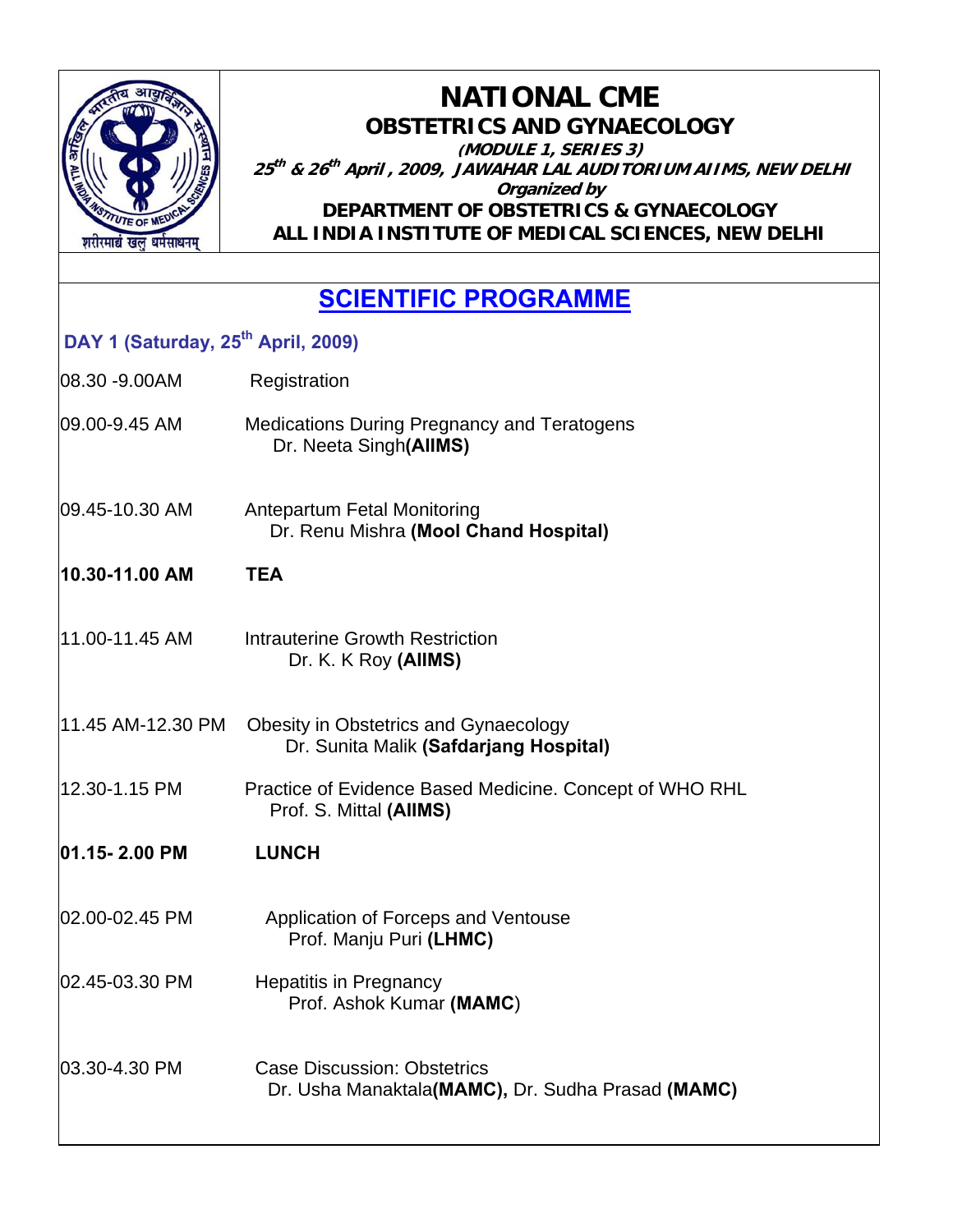| DAY 2 (Sunday 26 <sup>th</sup> April, 2009) |                                                                                                                                     |  |
|---------------------------------------------|-------------------------------------------------------------------------------------------------------------------------------------|--|
| 08.30-9.00 AM                               | Registration                                                                                                                        |  |
| 09.00-09.45 AM                              | <b>Reproductive Tract Infections</b><br>Dr. Vatsla Dadhwal (AIIMS)                                                                  |  |
| 09.45-10.30 AM                              | <b>Mullerian Duct anomalies</b><br>Prof. Alka Kriplani (AIIMS)                                                                      |  |
| 10.30-11.00 AM                              | <b>TEA</b>                                                                                                                          |  |
| 11.00-12.00 PM                              | <b>Panel: Gestational Trophoblastic Disease</b><br>Prof. Sunesh Kumar (AIIMS), Prof. Lalit Kumar (AIIMS),<br>Dr. D.N Sharma (AIIMS) |  |
| 12.00-12.45 PM                              | Management of Vault Prolapse<br>Dr. Kiran Guleria (UCMS)                                                                            |  |
| 12.45-01.30 PM                              | Abdominal and Vaginal Hysterectomy<br>Dr. Neena Malhotra (AIIMS)                                                                    |  |
| 01.30-2.15 PM                               | <b>LUNCH</b>                                                                                                                        |  |
| 02.15-03.00 PM                              | <b>Ectopic Pregnancy</b><br>Dr. Nutan Agarwal(AIIMS)                                                                                |  |
| 03.00-03.45 PM                              | <b>Prenatal Diagnostic Procedures</b><br>Dr. Deepika Deka (AIIMS)                                                                   |  |
| 03.45-04.45 PM                              | Case Discussion: Gynaecology<br>Prof. Usha Gupta (LHMC), Dr J. B Sharma (AIIMS)                                                     |  |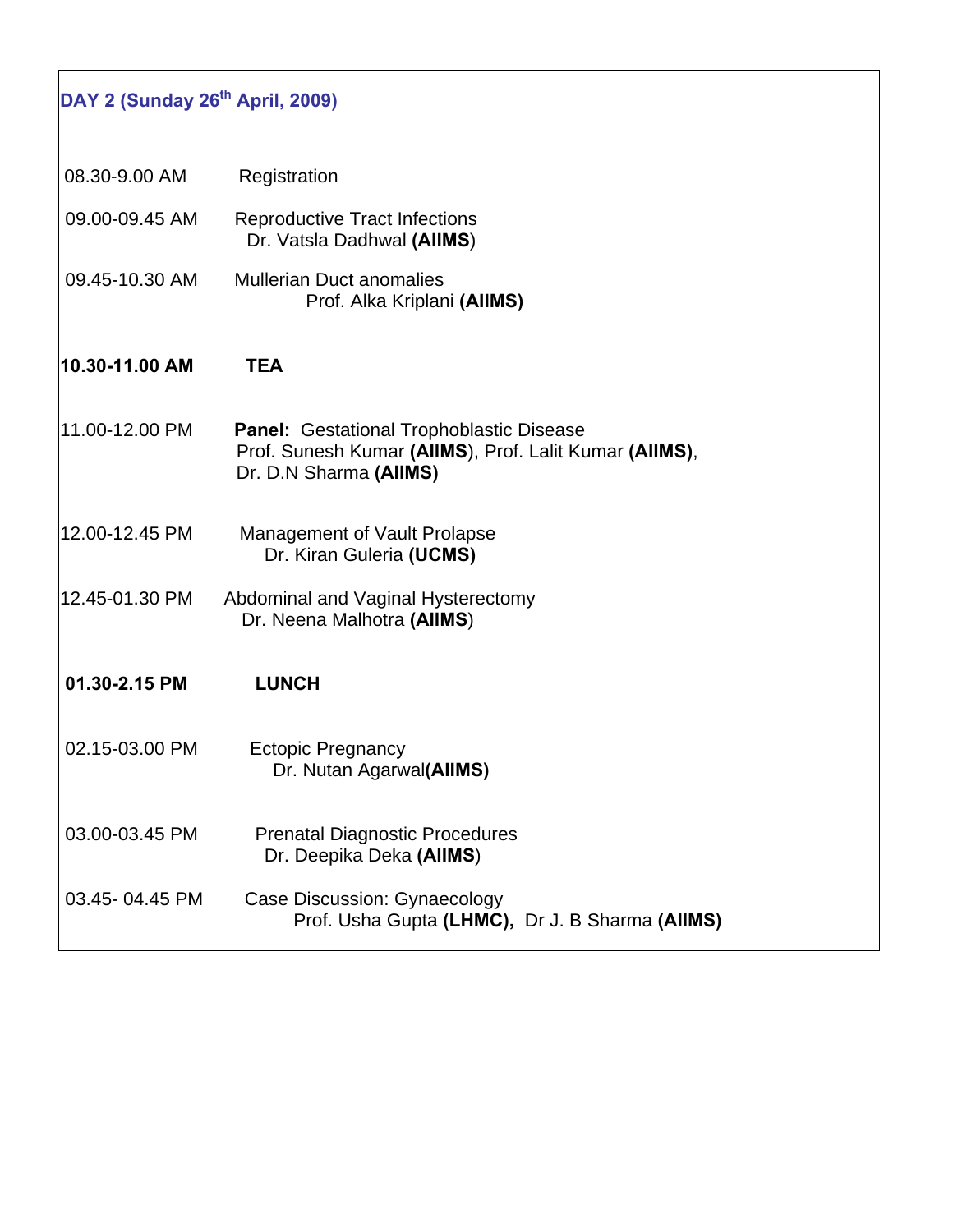